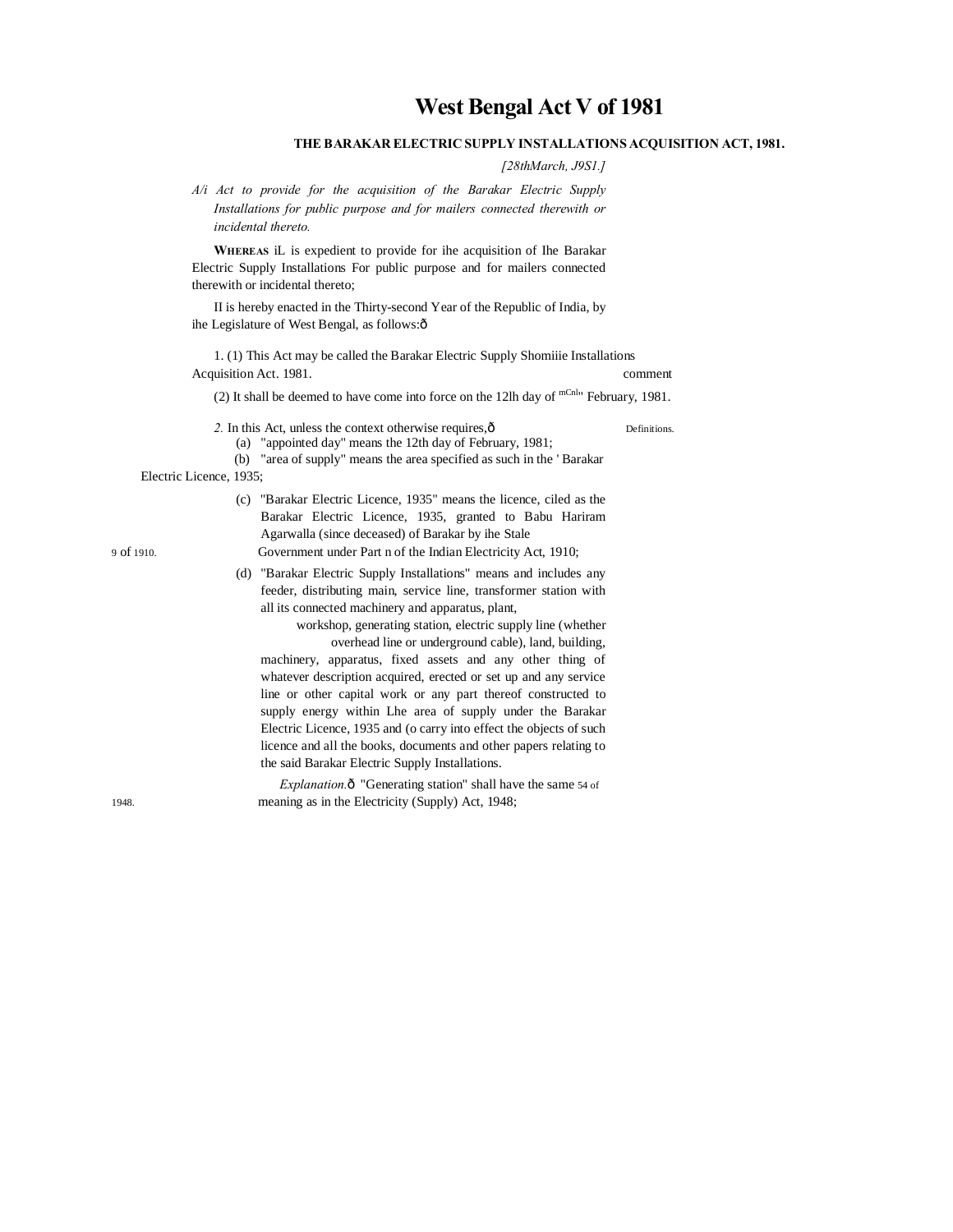#### *(Sections 3, 4.)*

- (e) "Board" means (he West Bengal Slate Electricity Board constituted under section 5 of the EleclriciLy (Supply) Act, 1948;
- (0 "fixed assets" includes works, spare parts, stores, stocks, instruments, tools, motor and other vehicles, office equipments and furniture;
- (g) "notification" means a notification published in the *Official Gazelle;*
- (h) "owner" means any person having right, title and interest in the Barakar Electric Supply Installations;
- (i) "prescribed" means prescribed by rules made under this Act;
- (j) "property" means the Barakar Eleclric Supply Installations and the right, title and interest of the owner in relation to such installations;
- (k) words and expressions used but not defined in this Act and defined in the Indian Electricity Act, 1910 or the Electricity (Supply) Act, 1948 shall have the meanings respectively assigned to them in that Act.

3. (I) On and from the appointed day, the Barakar Electric Supply Installations and the right, title and interest of the owner in relation to such installations shall, by virtue of this Act, stand transferred to, and vest absolutely in, the State Govern mem.

(2) The property which stands vested in the Stale Government by virtue of sub-seciion (1) shall, immediately aFter such vesting, stand transferred to, and vest in, the Board.

4. (1) The Property which vests under section 3 shall, by force of such vesting, be freed and discharged from any trust, obligation, mortgage, debt, charge and all other incumbrances affecting it, and any attachment, injunction or decree or order of any court restricting the use or such property in any manner shall be deemed to have been withdrawn.

(2) Any person in whose possession or custody or control the property as aforesaid or any pan thereof may be, immediately before the appointed day, shall, on the appointed day, deliver the possession of such property or any part thereof, as the case may be, and all books of account, registers and all other documents of whatever nature relating to such property or any part thereof to the Board or to such other person as the Board may authorise in this behalf.

(3) The Board may lake, or cause to be taken, such steps as it considers necessary for securing the possession of the property which has vested under section 3.

Barakar Eleclric Supply Installati ons (a vcslin the Slate Govern mem.

General cffeci of vesting.

[West Ben. Act

54 of 19-18.

*9* of 1910.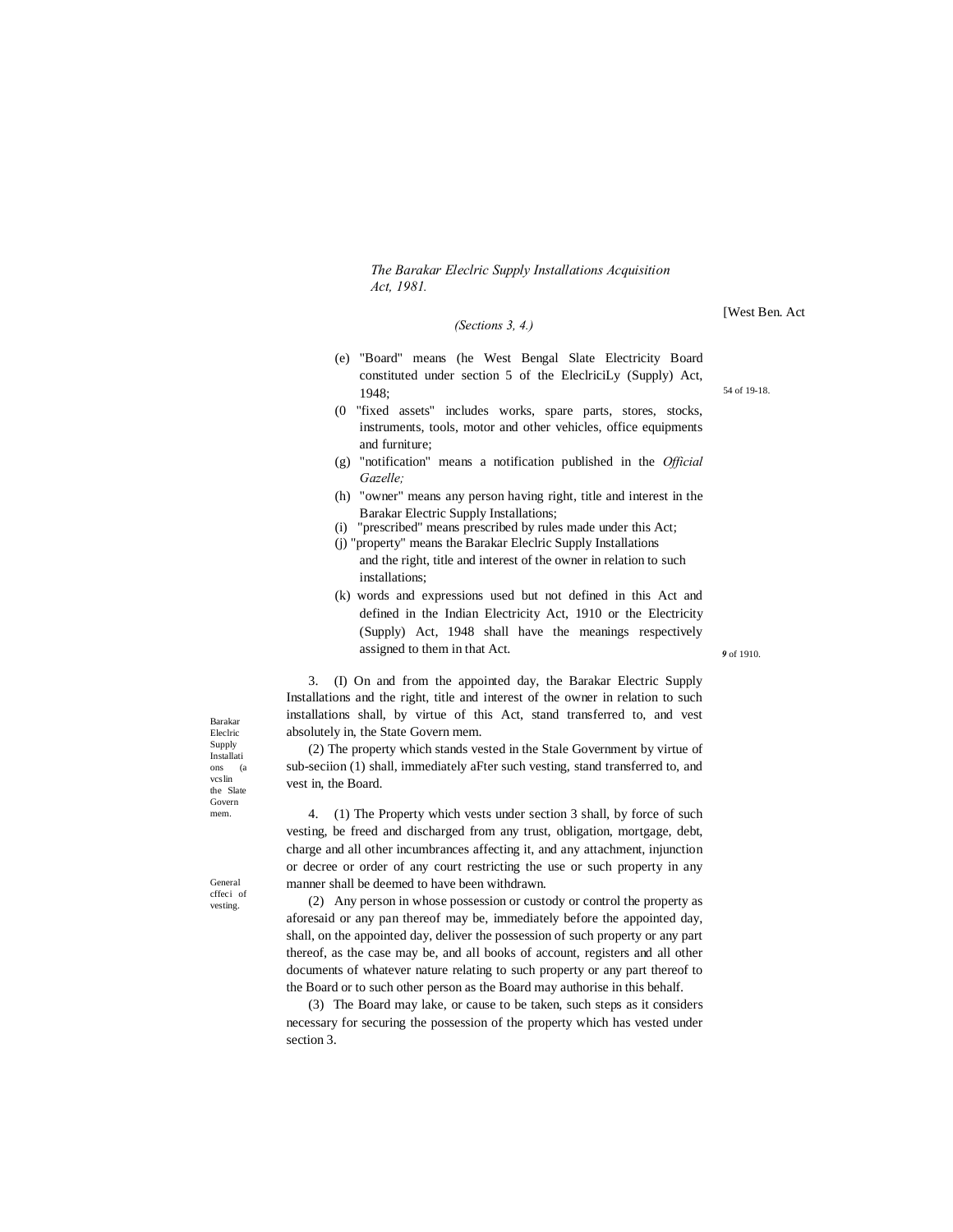**V of 1981.]**

3

## *(Sections 5-7.)*

5, (1) For the transfer and vesting Df the property under section 3. Payment of , the Board shall pay to the owner in the manner provided in secuon 8 an " amount determined as hereinafter provided.

(2) The gross amount payable to the owner shall be the market value of the property on the appointed day.

(3) The market value of the property shall be deemed to be the value of all lands, buildings, works, materials, fixed assets and plants including ' others mentioned in clause (d) of section 2 of the owner suitable to, and used by him for, the purpose of the property, other ihan the service lines or other capital works or any part thereof which have been constructed at the expenses of the consumers, due regard being had to the nature and condition for the time being of such lands, buildings, works, materials,

fixed assets and plants including others mentioned in clause (d) of section 2 and the state of repair thereof and to the circumstance that they are in such position as to be ready for immediate working and to the suitability of the same for the purpose of the property, but without any addition in respect of compulsory acquisition or of good wi II or of any profits which may be or might have been made from the property or of any similar consideration. '

6. Where the Board is of opinion that the owner has on or after the Effect or appointed day disposed of any fixed assets whether by way of sale, exchange, gift, lease or otherwise, or incurred any expenditure, liability *fide.* or obligation otherwise than in the normal course of events, with a view to benefit unduly the owner or some other person or persons and thereby caused ioss to the Board as succeeding owner of the property, the Board shall be entitled to deduct from the amount payable to the owner under this Act an amount which the Board considers to be the loss sustained by the Board:

Provided that before making such deduction, the owner shall be given a notice to show cause against such deduction within a period of fifteen days from the date of receipt of such notice.

7. (I) Notwithstanding anything to the contrary contained in any Deduction other law for the time being in force, the Board shall be entitled to deduct the following amounts from the gross amount payable to the amount, owner under this Act:ô

(a) the amount, if any, due from the owner under any mortgage or charge;

(b) the amount, if any, due on account of salary or wages, leavesalary or leave-wages, bonus, gratuity, retrenchment compensation, contribution to provident fund or on similar or other account from the owner to the employee employed in the affairs of the property immediately before the appointed day; -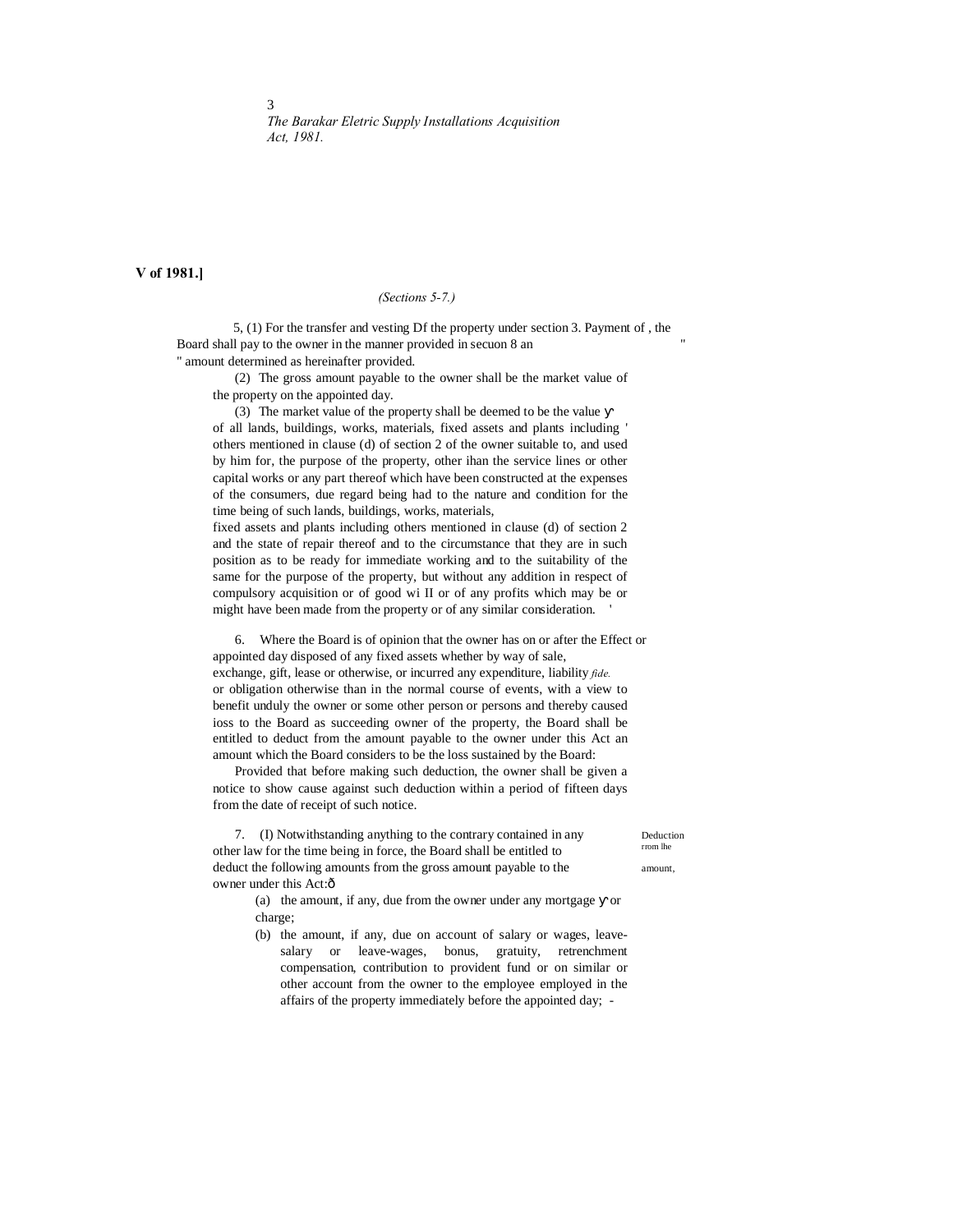# *The Bnrakar Electric Supply Installations Acquis!lion Act, mi.* [West Ben. Act

#### *(Section 7.)*

*+*

- (c) ihe amouni, if any, already paid by ihe Board to ihe owner in advance;
- (d) Ihe amouni due. **ir** any, including interest Ihereon from ihe owner 10 the Dishergar Power Supply Company Limited for energy supplied by the Dishergar Power Supply Company Limited before Ihe appointed day;
- (c) all amounts and arrears of imerest, if any, on such amounts due from the owner to the State Government;
- (f) th $\leq$  amouni, if any, which the Board is entitled to deduct under section 6;
- (g) the amount of all loans due from the owner to any financial institution constituted by or under the authority of the State Government and arrears of interest, if any, on such loans;
- (h) all advances from consumers and prospective consumers and all sums which have been or ought lo be set apart to the credit of the consumer's fund, in so far as such advances have not been paid by the owner to the Board;
- (i) the amount remaining in tariffs "and Dividend Control Reserve, Contingencies Reserve, Development Reserve and rebate to consumer"! account, in so far as such amouni has not been paid by the owner to the Board;
- (J) the amount, if any, due from the owner under any debt or obligation:

Provided that before making any deduction under this section the owner shall be given a notice to show cause against such deduction within a period of fifteen days from the date of receipt of such notice.

(2) The amount referred to in clause (b) of sub-section (I) shall, on adjustment of the amount, if any, due from ihe employee to the owner immediately before the appointed day, have preference to all amounts due under clauses (d),  $(e)$ ,  $(g)$  and  $(j)$  of sub-section  $(1)$  and shall be payable out of the amount payable to the owner under this Act after deduction therefrom of the amounts, if any. that may be due from the owner under clauses  $(a)$ ,  $(c)$ ,  $(0, 0)$ (h) and (i) of sub-section (1),

(3) If, however, the amount payable under this Act aftc deduction therefrom of the amounts, if any, thai may be due under clauses (a), (c), (f), (h) and (i) of sub-section (1) falls shon wholly or in pan of the amount referred lo in clause (b) of sub-seciion (1) on adjustment of the amount, if any, due from the employee to the owner immediately before the appointed day, the Board shall be liable to pay such amount due lo the employee to the extent of such shortage.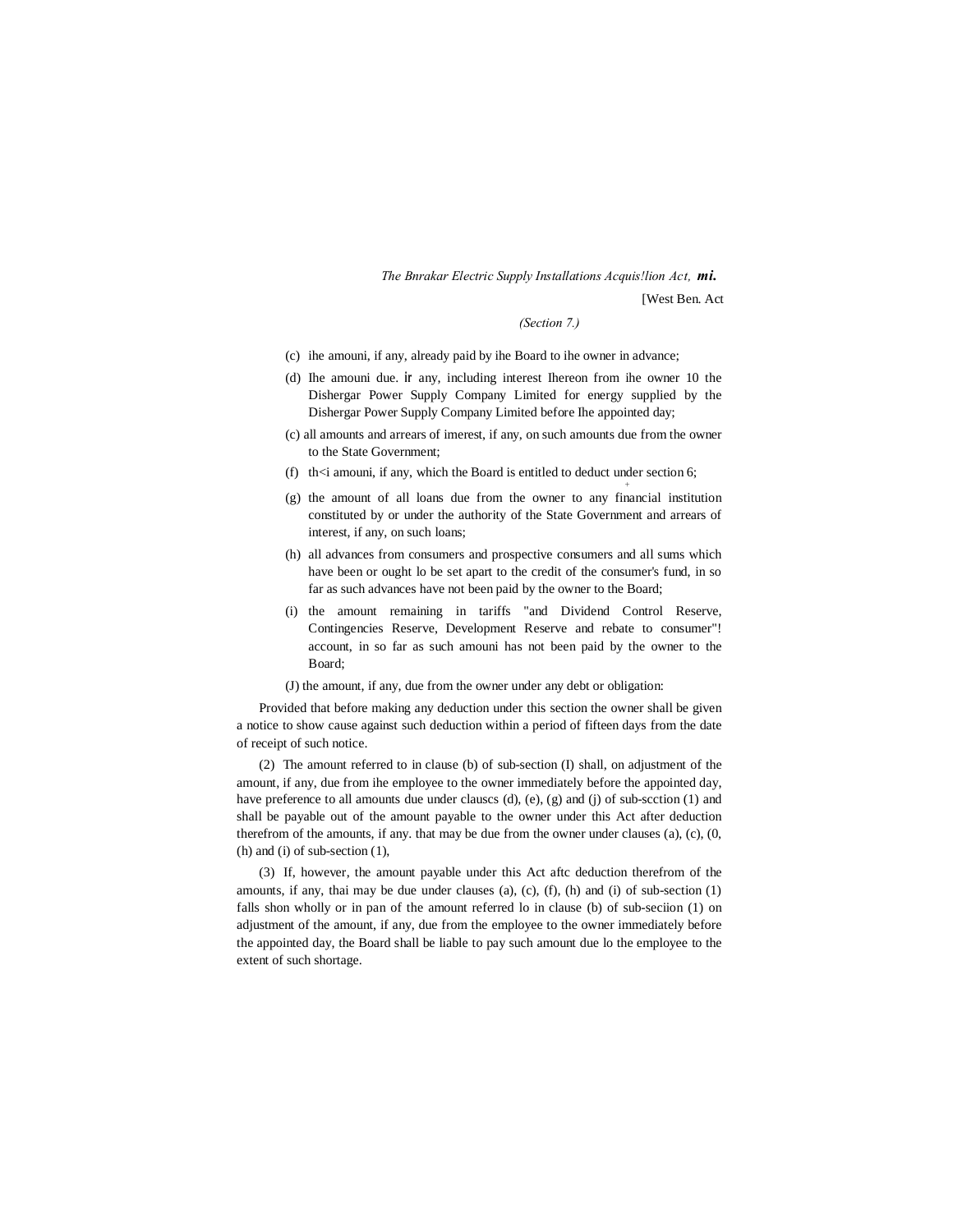V of 1981.]

## *. (Section 8.)*

(4)The owner shall, within such period as may be specified in this ... behalf by the Slate Government by notification, submit to the Board a

statement containing the following particulars: $\hat{o}$ 

- (a) the amount due under different head,? of account lo each employee from the owner,
- (b) the amount, if any, due to the owner from each such employee with reason therefor, and
- (c) the amount due on adjustment to each employee, and shall furnish to each employee a copy of such portion of the statement as relates to such employee,

(5) An employee may, within fifteen days of the reccipt of the copy of the statement relating to him, submit in writing his objection thereto to the Board and send a copy of the objection to the owner.

(6) If no objection is submitted by an employee under sub-section (5) , the amount shown on adjustment lo be due to him in the statement shall be deemed to be the amount determined to be due to him.

(7) On receiving an objection under sub-section (5), the Board shall give notice to the employee and the owner of the date fixed for hearing of the objection and, after'hearing the employeeand the owner and taking into account the evidence adduced, shall determine the amount due to the employee. If the owner fails lo appear at the hearing, the amount due to the employee shall be determined *ex parte.* If (he employee fails to appear at the hearing the objection shall stand rejected.

(8) Tf the Board is of opinion on the application of the employee or the owner or of its own motion that some relevant facts had not been disclosed or considered at the time of determination under sub-section

(6) or under sub-section (7) it may review the matter and determine the amount due to the employee.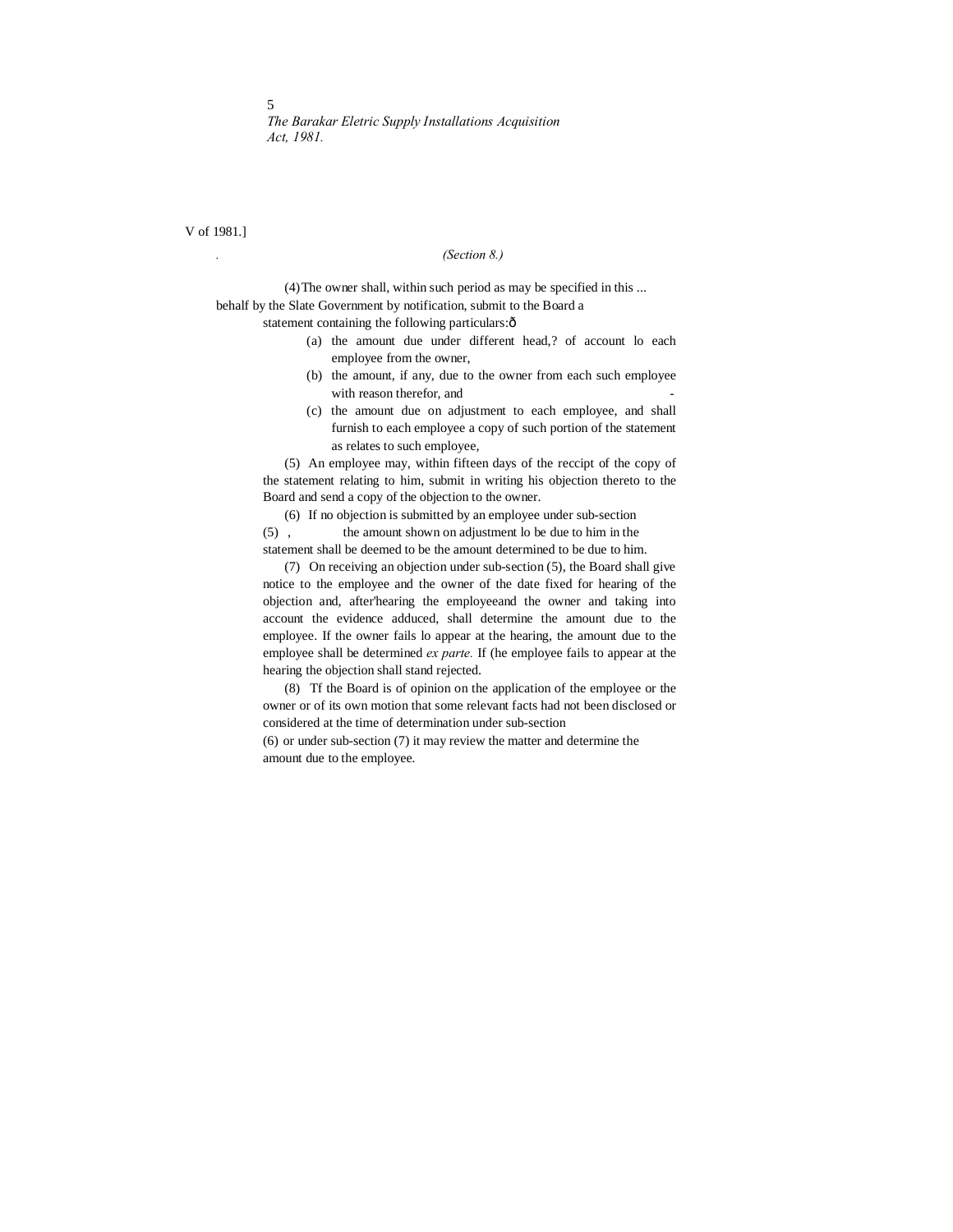amount.

Manner of 8. (I) The Board shall determine the net amount payable to the owner after payment of determining the gross amount payable to the owner and making therefrom the deductions provided in this Act.

> (2) The Board may call for the assistance of such officers and staff of the Barakar Electric Supply Installations as it may deem fit in determining the net amount under sub-section (1).

> (3) If any dispute arises in the determination of the net amount payable to the owner under sub-section (I), the Board shall report the dispute to the State Government and Ihe Slate Government shall refer the dispute to an Arbitrator to the appointed- by the State Government for determination of the net amount payable to the owner. The Arbitrator shall be a person who is or has been a High Court Judge or a District Judge.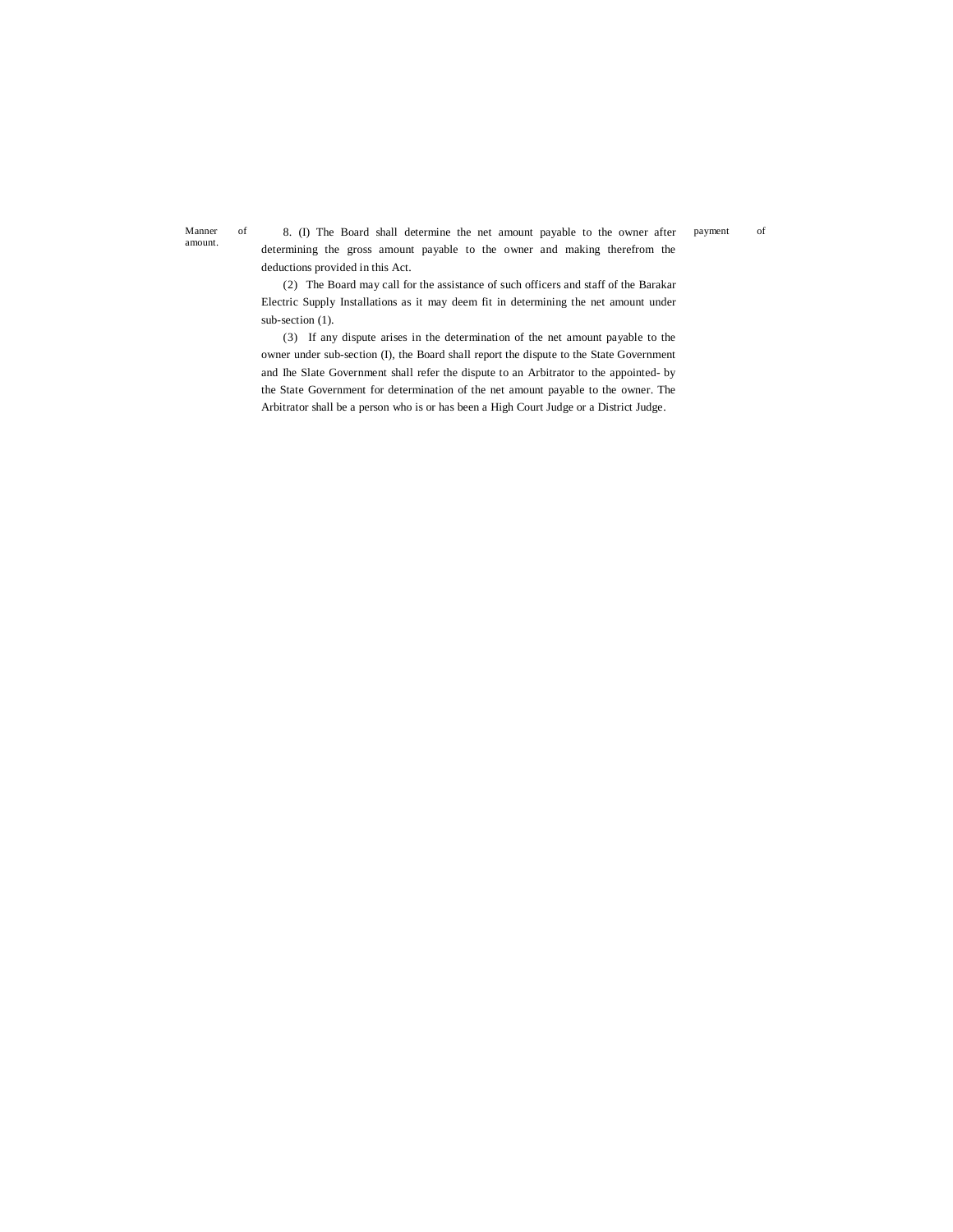**6** *The Barakar Elcciric Supply Installations Acquisition . Act. 1981. .*

[West Ben. Act

#### *(Section 8.)*

(4) The dispute in the determination of the net amount payable to the owner under sub-section (1) may include any of Ehe following mailersô

- (a) Whether any property belonging, or any right, liability or obligation attaching, to the property vests under section 32.
- (b) Whether any fixed asset forms part of property?
- (c) Whether any hire-purchase agreement or other contract has been entered into *bona fide* or not?
- (d) What was the value of the property on the appointed day?
- (e) What amount, if any, is due from the owner to the employee under clause (b) of sub-section (1) of section 7 on adjustment of the amount, if any, due from such employee to ihe owner immediately before the appointed day?
- (f) "What amounts, if any, have to be deducted under this Act from the gross amount payable lo the owner?

(5) The nel amount payable lo the owner shall, on determination under sub-section (1) or sub-section (3), as the case may be, be paid by the Board to the owner as soon as possible.

(6) The nel amount referred to in sub-section (5) shall bear interest at ihe rate of four *per centum per annum* from the appointed day (ill ihe dale of payment.

(7) When the gross amount payable to the owner is equal to or less than the total amount to be deducted no payment shall be made to the owner by the Board.

(8) The determination of ihe amount due to ihe employee under subsection (6) or sub-section (7] or sub-section (8) of section 7 or under subsection (3) of this section, as the case may be, shall be final and conclusive and shall noi be called in question in any Court or tribunal or any other authority.

(9) The Board shall, on final determination of the amount due lo Ihe employee, pay to him in terms of the provisions of sub-section (2) or subsection (3), os ihe ease may be, of section 7 iheamounLso determined lo be due lo him. If any amount due lo any employee remains unpaid.

the same shall be deposited by the Board in any branch of the State Bank of India and shall be payable to the employee or his legal representative.

(10) Subject lo ihe provisions of this section, the provisions of the Arbitration Act, 1940 shall apply lo the arbitration under this Aci. looflMO,

7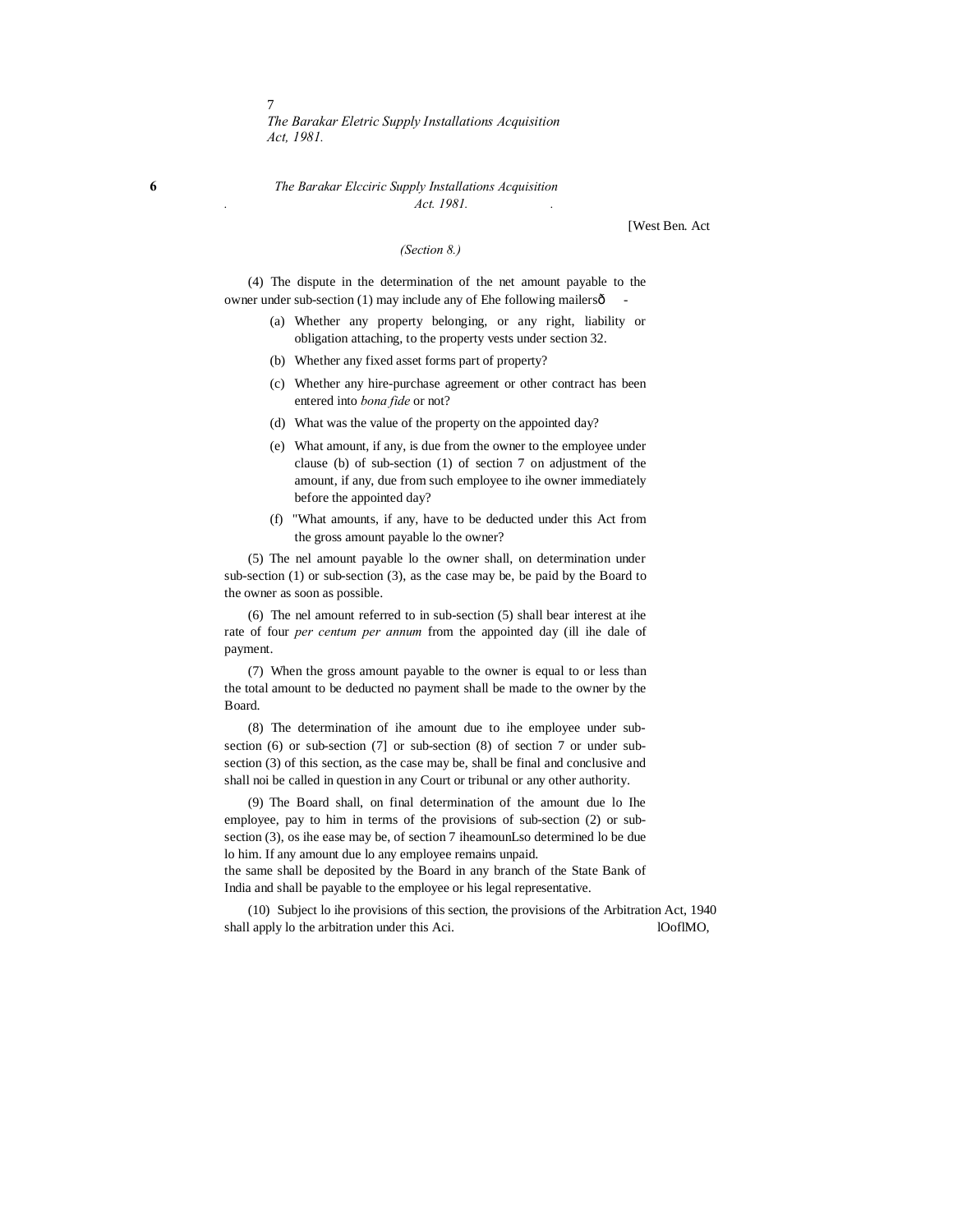#### *(Sections 9-12.)*

9. (1) Where any assel forming pari of ihe property has been Duiyio Sj transferred and vcsled under section 3,  $\hat{o}$  and possession possession

- (a) every person in whose possession, custody or control any  $\operatorname{circ}^{\wedge^{5}}$  such asset may be, shall forthwith deliver possession thereof to the Board;
- (b) any person who, immediately before such transfer and vesting, has in his possession, custody or confrol any books, documents or other papers relating to the property, shall be liable to account for the said books, documents and papers to the Board and shall deliver them lo the Board or to such person or persons as the

(2) Without prejudice to the other provisions of this section it shall be lawful for the Board to lake all necessary steps for securing possession or all assets forming part of Ihe property which have been transferred and vested under section 3.

Board may authorise in this behalf.

10. (1) The persons who have been in employment under the owner Employin connection with the affairs of the property immediately before the men| of *<sup>L</sup> r r j j* employees appointed day shall cease lo be in such employment so far as Ihe property or ihe is concerned and such persons who were not part-time employees and propfifty who have been in continuous service for a period of two years immediately before the appointed day and who have not attained ihe age of superannuation on ihe appointed day under the rules framed by the Board shall be appointed afresh on the appointed day by ihe Board on such renmuneration and on such terms and conditions of service as may be fixed by the Board.

(2) If any question arises as lo whether any person was employed part-time in connection with the affairs of the property immediately before the appointed day, the question shall be referred, within a period of one year from the appointed day, lo the State Government and the Slate Government shall, after giving such person a reasonable opportunity '

of being heard, decide it in sifch manner as it thinks fll and the decision of the State Government thereon shall be final.

*The Barakar Electric Supply Installations Acquisition Act, 19SI.*

[West Ben. Act

#### *(Section 13.)*

- (b) wrongfully obtains possession of, or retains, any asset forming part of the property which has vested under section 3, or"
- (c) wilfully withholds or fails (o furnish lo the Board or (o any person authorised in [his behalf by the Board any books, documents or other papers relating to the property which may be in his possession, custody or control, or
- (d) fails to deliver to the Board any assets, books of account or other documents in his possession, custody or control relating to the property, or .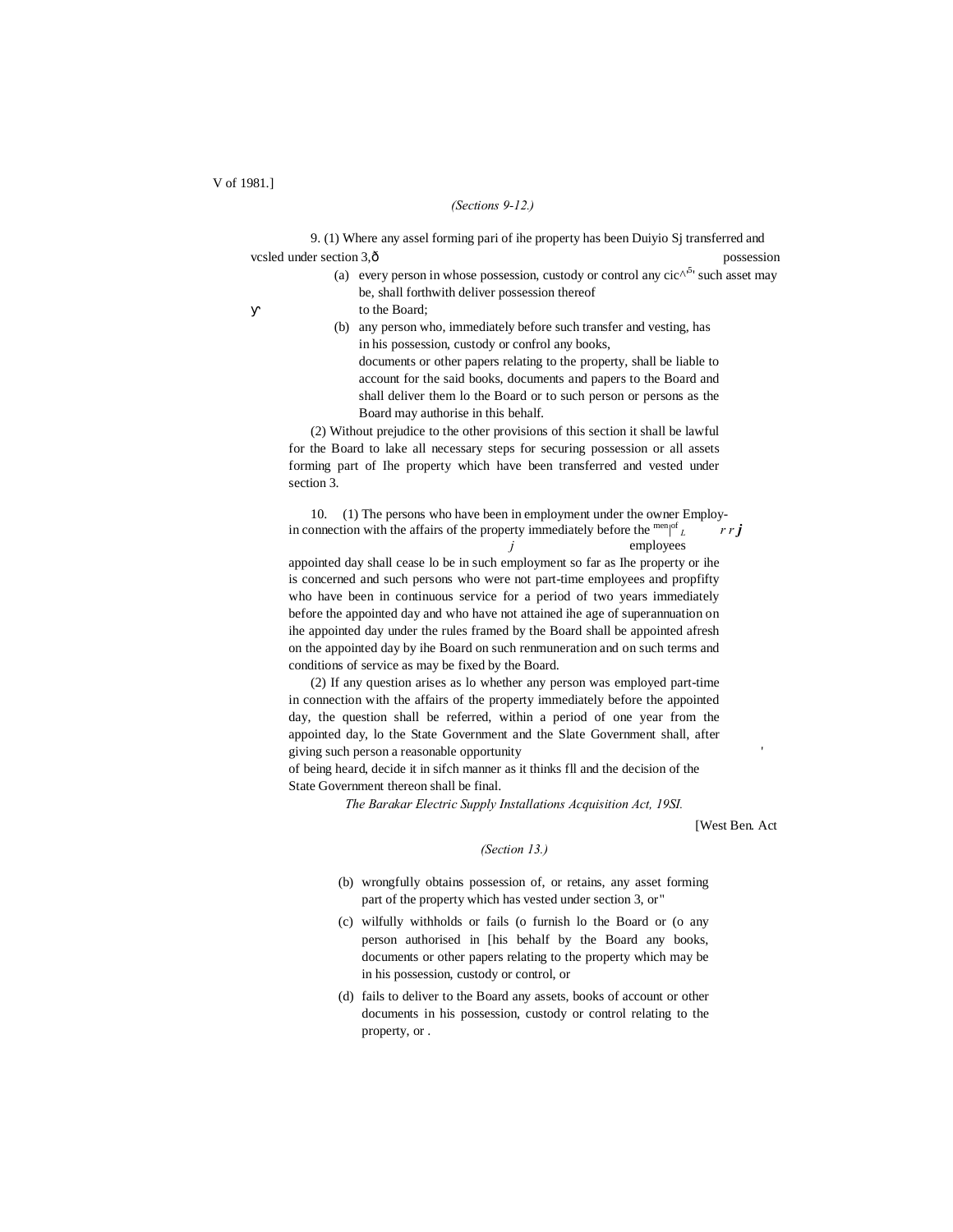# $\overline{Q}$

*The Barakar Eletric Supply Installations Acquisition Act, 1981.*

- (e) wrongfully removes or destroys any assets forming part of the property, or
- (f) wrongfully uses any assets forming pan of the property, shall be punishable with imprisonment for a term which may extend to two years or with fine which may extend 10 ten thousand rupees, or with both:

Provided that the Court trying any offeree under this section may, at Ihe time of convicting the accused person, order him lo deliver up or refund, within a Lime lo be fixed by the Court, any assets wrongfully withheld or obtained or any document wilfully withheld or not furnished.

(2) No Court shall take cognizance of an offence punishable under this section except with the previous sanction of ihe State Government or an officer authorised by the State Government in this behalf.

orrencc by 13. (1) Where an offence punishable under this Act has been Companies. committed by a Company, every person who, at the time the offence was committed, was in charge of, and was responsible to, the Company for the conduct of (he business of ihe Company as well as the Company, shall be deemed to be guilty of the offence and shall be liable to be proceeded against and punished accordingly:

> Provided that nothing contained in this section shall render any such person liable to any punishment if he proves thaL the offence was committed without his knowledge or that he had exercised all due diligence lo prevent the commission of such offence.

> (2) Notwithstanding anything contained in sub-section (1). where any such offence has been committed by a Company and it is proved that the offence has been committed with the consent or the connivance of, or is attributable to any neglect on the part of, any director, manager, secretary or other officer of Ihe Company, such director, manager, secretary or other officer shall be demeed to be guitly, of that offence and shall be liable to be proceeded against and punished accordingly.